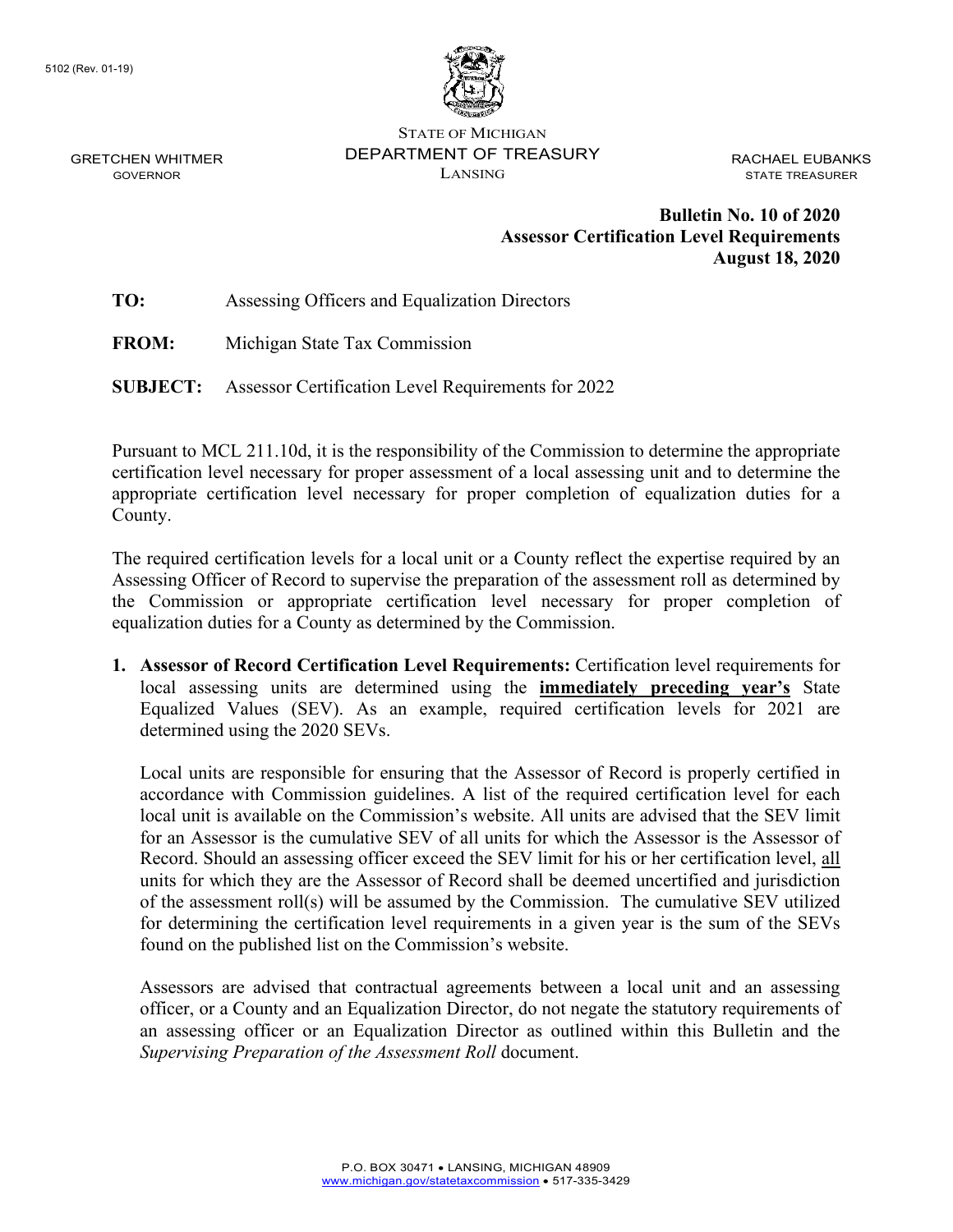**2. Equalization Director Certification Level Requirements:** To hold the position of an Equalization Director, the assessing officer must hold either a MAAO or MMAO certification. The required level for an Equalization Director for a County, or for an Equalization Director that is also the Assessor of Record for one or more local assessment units within the same County, is determined by the highest level of certification required by the local assessing units within the County. If the local units within a County have a certification level requirement of an MCAO or an MAAO, the Equalization Director for the County must hold a MAAO certification level or higher. If a County contains a local unit which has a MMAO certification level requirement, the Equalization Director for the County must be certified as a MMAO.

When an Equalization Director is responsible for more than one County, or for one or more Counties and one or more local assessment units located outside the County, the combined SEV for all local units for which the individual is responsible determines the certification level requirement for each of those units of government. If an assessing unit extends into more than one County, the County can request a waiver if the certification level requirement of the local assessing unit's SEV within the requesting County does not exceed the MAAO certification level requirements.

Should an Equalization Director exceed the limit for his or her certification level, the County for which the assessing officer holds the position of Equalization Director shall be deemed uncertified and jurisdiction of completion of equalization duties will be assumed by the Commission.

**3. Certification Level Waivers:** Certification level waivers are intended for temporary and extraordinary circumstances only, including recent personnel changes, current participation in a Commission education program, or the inclusion of a high-value property that increases the total SEV of a local unit beyond the general character of the rest of the unit (e.g. a power plant in an agricultural Township). Waivers are granted to the local unit or County, not the individual assessing officer or Equalization Director.

Waivers are approved on an annual basis but may automatically be granted or renewed for local units or Counties in which the assessing officer or Equalization Director is enrolled in the Commission's MAAO or MMAO Online/Lecture program. Waivers that are granted on the basis that the Assessor is a candidate in a Commission approved educational program will be reviewed periodically to ensure the candidate remains in good standing. Waivers may be terminated at the discretion of the Commission if the assessing officer or Equalization Director falls out of good standing.

Certification waivers will not be granted to allow assessing officers or Equalization Directors to increase the number of local units or Counties supervised. Waivers for local units and Counties in which the assessing officer or Equalization Director is responsible for multiple local units and/or Counties will be highly scrutinized and may result in a determination that the assessing officer or Equalization Director decrease the number of rolls supervised. Local units and Counties are encouraged to hire at the appropriate level or risk assumption of the assessment roll or equalization duties by the State Tax Commission.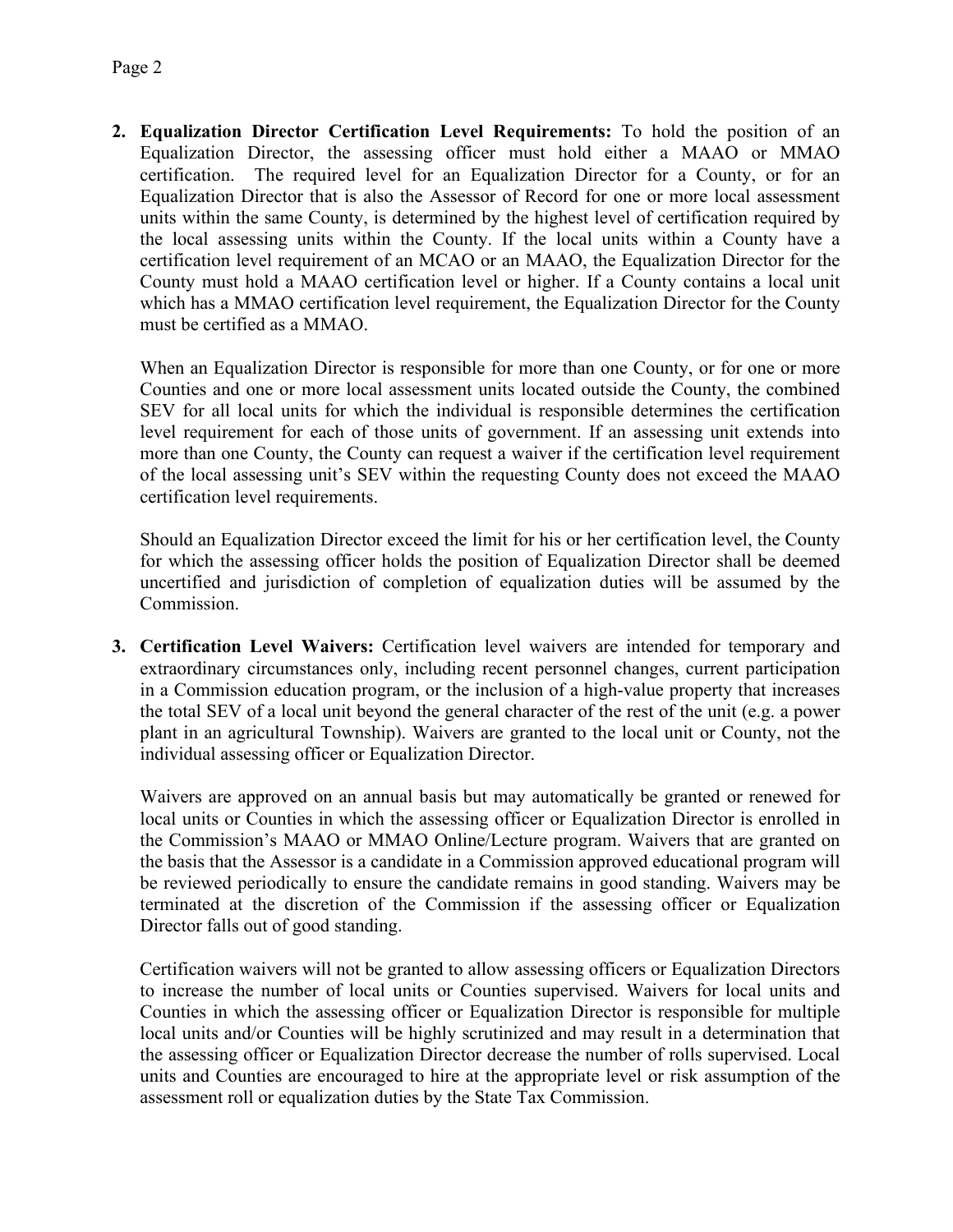Because of the repetitive nature of wind turbines on Commercial/Industrial/Utility SEV, the Commission will consider certification level waivers for local units where the installation of wind turbines has increased the certification level requirement. A list of all wind turbine parcels located in the local unit is required to be included when submitting a waiver request. Although waiver requests will be considered, the Commission reminds local units that assessment of multi-million-dollar property requires significant expertise, particularly if assessments are appealed by wind turbine owners. The Commission therefore encourages local units to retain assessing officers with the training and skill level to understand the complexities of these properties.

A County that has been determined to require a MMAO Equalization Director based solely on containing a portion of a MMAO local unit that is split between another County, may request a waiver for reduction of the certification level requirement if the portion of the local unit's SEV within the requesting County does not exceed the MAAO certification level requirement as determined by the Commission.

An application for waiver must be made in writing utilizing Form 4742, *State Tax Commission Application for Waiver of Local Unit Certification Level* or Form 4826, *State Tax Commission Application for Waiver of County Certification Level*. The appropriate form and required documentation may be emailed to the Commission at [State-Tax-](mailto:State-Tax-Commission@michigan.gov)[Commission@michigan.gov.](mailto:State-Tax-Commission@michigan.gov) The deadline for receipt of the completed form and supporting documentation is October 31, 2020.

**4. Assessor of Record:** Assessing Officers of Record and Equalization Directors are **required** to inform the State Tax Commission when assuming the position of a local unit assessor and/or county equalization director. Assumption of these duties are communicated by the Assessing Officer of Record or Equalization Director filing Form 4689, *Request for Changes in Personal or Employment Information for a Certified Assessor,* with the State Tax Commission within 30 days of assumption of duty or the departure from duty. It is recommended that the form be emailed to the Commission at State-Tax-Commission@michigan.gov. Failure to properly file Form 4689 within 30 days of assumption of duty or departure from duty may result in disciplinary action. Backdated or altered forms are not acceptable.

Form 2691 (L-4037), *Assessment Roll Certification* may only by signed and certified by the official Assessing Officer of Record that is on file with the State Tax Commission. By signing the form, the Assessing Officer of Record certifies they have met the requirements contained within the *Supervising Preparation of the Assessment Roll* document, which is available on the STC website. The signature of anyone other than the official Assessor of Record on the L-4037 may result in both the recorded Assessing Officer of Record *and* the signatory of the L-4037 being called before the Commission's Assessor Disciplinary Advisory Committee and may also result in the Commission assuming jurisdiction of the affected assessment roll(s).

The State Tax Commission annually provides Equalization Directors with a list of current Assessing Officers of Record within their County. Directors are asked to review the list and to timely respond ensuring accurate information regarding the assessing officers within their County is on file with the Commission. This process assists to ensure that accurate and necessary information is on file with the Commission and assists to identify potential